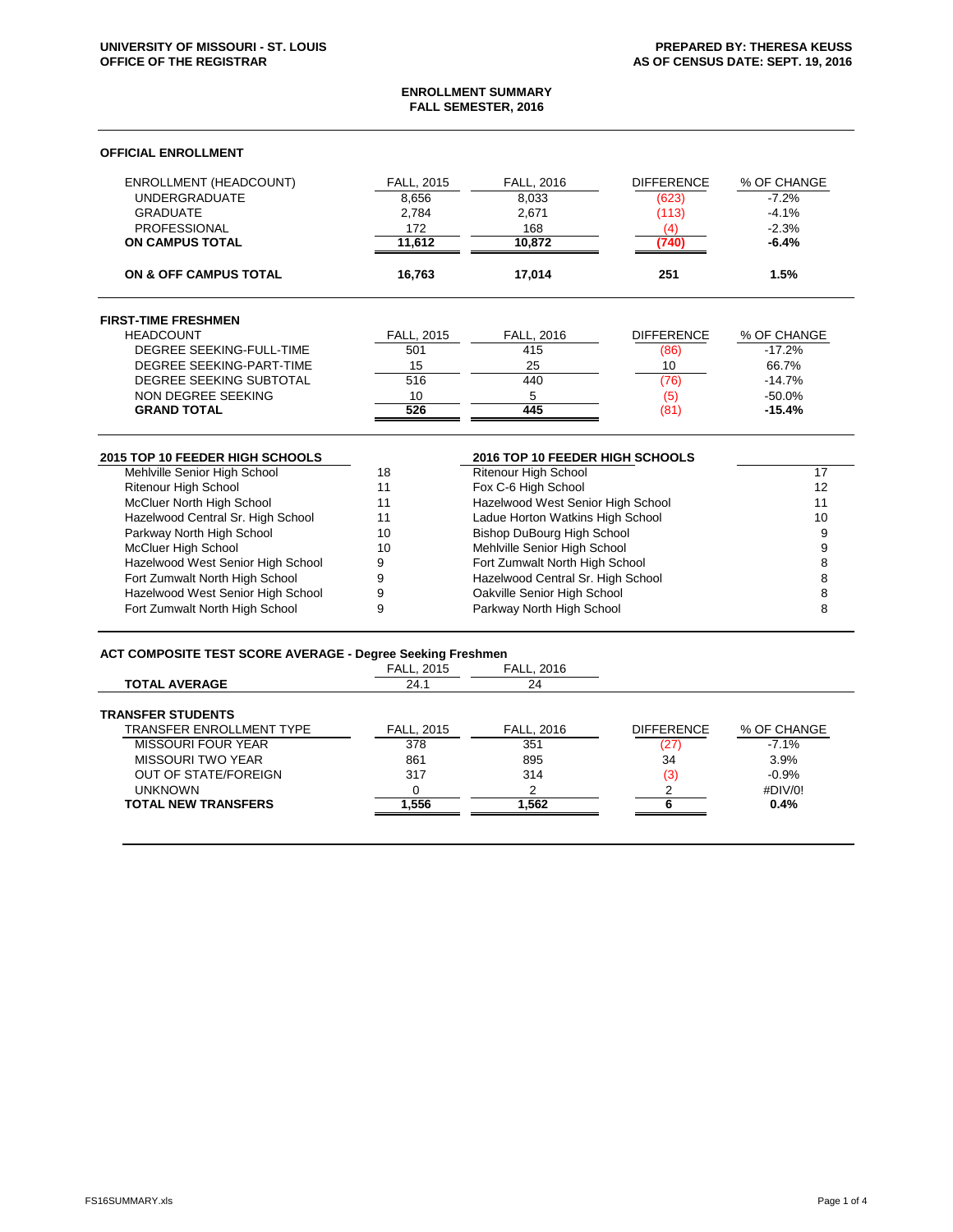## **ENROLLMENT SUMMARY FALL SEMESTER, 2016**

### **GRADUATE STUDENTS**

| FALL, 2015 | <b>FALL, 2016</b> | <b>DIFFERENCE</b> | % OF CHANGE |
|------------|-------------------|-------------------|-------------|
| 2,161      | 2,012             | (149)             | $-6.9\%$    |
| 45         | 43                |                   | $-4.4%$     |
| 578        | 616               | 38                | 6.6%        |
| 2,784      | 2.671             |                   | $-4.1\%$    |
|            |                   |                   |             |

# **RE-ADMITS AND CONTINUING STUDENTS**

| ENROLLMENT        | 2015<br>FALL. | 2016<br>⊑AL∟. | <b>DIFFERENCE</b> | % OF CHANGE |
|-------------------|---------------|---------------|-------------------|-------------|
| <b>RE-ADMITS</b>  | 641           | 604           | ، ت               | $-5.8%$     |
| <b>CONTINUING</b> | 8,073         | 7,579         | 494               | $-6.1%$     |

Starting FS2004 students are no longer required to fill out a re-enroll form if they have attended within the last year.

| <b>MINORITY ENROLLMENT</b>                                           |            |            |                   |             |
|----------------------------------------------------------------------|------------|------------|-------------------|-------------|
| <b>ENROLLMENT</b>                                                    | FALL, 2015 | FALL, 2016 | <b>DIFFERENCE</b> | % OF CHANGE |
| <b>TOTAL MINORITY</b><br>MINORITY % OF KNOWN ETHNIC                  | 3,625      | 3,512      | (113)             | $-3.1%$     |
| <b>ENROLLMENT</b>                                                    | 32.86%     | 33.78%     |                   |             |
| NON-RESIDENT ALIEN                                                   | 517        | 541        | 24                | 4.6%        |
| AFRICAN AMERICAN                                                     | 1,989      | 1,791      | (198)             | $-10.0%$    |
| AFRICAN AMERICAN % KNOWN<br><b>ETHNIC ENROLLMENT</b>                 | 17.13%     | 16.47%     | (0)               | 0.02%       |
|                                                                      |            |            |                   |             |
| <b>AMERICAN INDIAN</b>                                               | 47         | 35         | (12)              | $-25.5%$    |
| <b>HISPANIC</b>                                                      | 293        | 311        | 18                | 6.1%        |
| <b>WHITE</b>                                                         | 7,408      | 6,897      | (511)             | $-6.9%$     |
| <b>ASIAN/PACIFIC ISLANDER</b>                                        | 529        | 558        | 29                | 5.5%        |
| <b>MULTIPLE ETHNICITIES*</b><br>*new reporting category as of FS2010 | 250        | 266        | 16                | 6.4%        |

#### **GENDER ENROLLMENT**

| <b>WOMEN</b>                 | FALL, 2015 | FALL, 2016 | <b>DIFFERENCE</b> | % OF CHANGE |
|------------------------------|------------|------------|-------------------|-------------|
| <b>UNDERGRADUATE</b>         | 4,903      | 4,443      | (460)             | $-9.4%$     |
| <b>GRADUATE</b>              | 1,817      | 1,776      | (41)              | $-2.3%$     |
| <b>PROFESSIONAL</b>          | 102        | 101        | (1)               | $-1.0%$     |
| <b>TOTAL</b>                 | 6,822      | 6,320      | (502)             | $-7.4%$     |
| <b>MEN</b>                   | FALL, 2015 | FALL, 2016 | <b>DIFFERENCE</b> | % OF CHANGE |
| <b>UNDERGRADUATE</b>         | 3,753      | 3,590      | (163)             | $-4.3%$     |
| <b>GRADUATE</b>              | 967        | 895        | (72)              | $-7.4%$     |
| <b>PROFESSIONAL</b>          | 70         | 67         | (3)               | $-4.3%$     |
| <b>TOTAL</b>                 | 4,790      | 4,552      | (238)             | $-5.0\%$    |
| <b>TOTAL WOMEN &amp; MEN</b> | FALL, 2015 | FALL, 2016 | <b>DIFFERENCE</b> | % OF CHANGE |
| <b>UNDERGRADUATE</b>         | 8,656      | 8,033      | (623)             | $-7.2%$     |
| <b>GRADUATE</b>              | 2,784      | 2,671      | (113)             | $-4.1%$     |
| <b>PROFESSIONAL</b>          | 172        | 168        | (4)               | $-2.3%$     |
| <b>TOTAL</b>                 | 11,612     | 10,872     | (740)             | $-6.4%$     |
| PERCENT OF TOTAL ENROLLMENT  | FALL, 2015 | FALL, 2016 | <b>DIFFERENCE</b> | % OF CHANGE |
| <b>WOMEN</b>                 | 59%        | 58%        | (0.01)            |             |
| <b>MEN</b>                   | 41%        | 42%        | 0.01              |             |